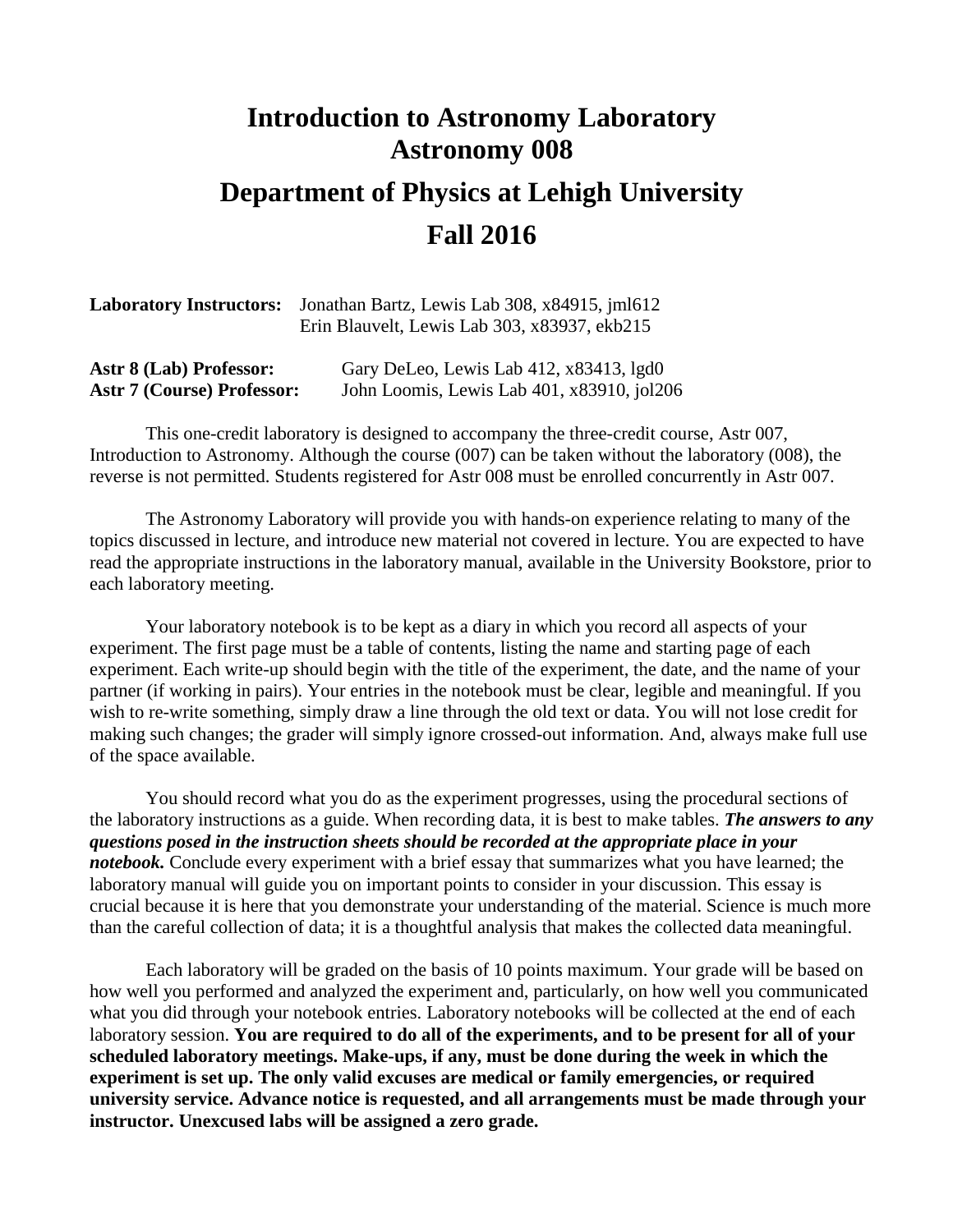## **SEVERAL OF THE LABS WILL INVOLVE THE USE OF COMPUTERS SITUATED AT EACH LAB TABLE. THESE COMPUTERS ARE TO BE USED ONLY FOR THE REQUIREMENTS OF THE LAB. THEY MAY NOT BE USED FOR EMAIL, SURFING THE WEB OR FOR ANY OTHER PURPOSE THAN THE WORK OF THE LAB!**

The laboratory manual for Astr 008 may be purchased in the University Bookstore. Several meetings will be conducted at night for telescopic viewing of the moon, planets, and stars. Each of these required observational sessions will be run (i.e., available) over several nights, from which students may select one to attend. Correspondingly, no meetings will be held on several of your regularly scheduled lab days.

**Your schedule of fall 2016 classes should indicate that you are enrolled in either section 60, 61, 62, or 63 of Astr 008. Sections 60 and 63 meet from 7:10 to 10:00 PM, and sections 61 and 62 meet from 1:10 to 4:00 PM, all in Lewis Lab (LL) Room 221 on the weekdays indicated below:**

| <b>Section</b> | <b>Meeting Day</b> |               | <b>Meeting Time Date of First Meeting</b> |
|----------------|--------------------|---------------|-------------------------------------------|
| 60             | <b>Monday</b>      | 7:10-10:00 PM | September 5                               |
| 63             | <b>Tuesday</b>     | 7:10-10:00 PM | September 6                               |
| 61             | Wednesday          | 1:10-4:00 PM  | <b>September 7</b>                        |
| 62             | Friday             | 1:10-4:00 PM  | <b>September 9</b>                        |

The Astronomy Laboratories consist of two types of meetings, both required. "Regular Laboratory Meetings" are those that take place in LL Room 221 during the scheduled meeting times and days described above. "Observational Laboratory Meetings" involve telescopic observations, and will be scheduled in the evenings as weather and the placement of celestial objects permit. The schedules for both types of laboratory meetings are attached, and also available on Course Site.

## **You will need to purchase and bring the following materials to each laboratory session:**

- Introduction to Astronomy Laboratory Manual
- Laboratory Notebook: Roaring Springs Lab Notebook 77-648, or similar (located in the Bookstore by the course textbook, and also in the general supply area and by the checkout counters)
- Ruler (about 30 centimeters, preferably clear plastic) *– also required for Astr 007 lecture*
- Basic Scientific Calculator (should have sin, cos, … functions) *– also required for Astr 007 lecture*
- The Miller Planisphere (in the Bookstore, by the course textbook)

#### *Accommodations for Students with Disabilities:*

*If you have a disability for which you are or may be requesting accommodations, please contact both your instructor and the Office of Academic Support Services, Williams Hall, Suite 301 (610-758-4152) as early as possible in the semester. You must have documentation from the Academic Support Services office before accommodations can be granted.*

## *The Principles of Our Equitable Community:*

*Lehigh University endorses The Principles of Our Equitable Community…* 

*[\[http://www.lehigh.edu/~inprv/initiatives/PrinciplesEquity\\_Sheet\\_v2\\_032212.pdf\]](http://www.lehigh.edu/%7Einprv/initiatives/PrinciplesEquity_Sheet_v2_032212.pdf). We expect each member of this class to acknowledge and practice these Principles. Respect for each other and for differing viewpoints is a vital component of the learning environment inside and outside the classroom.*